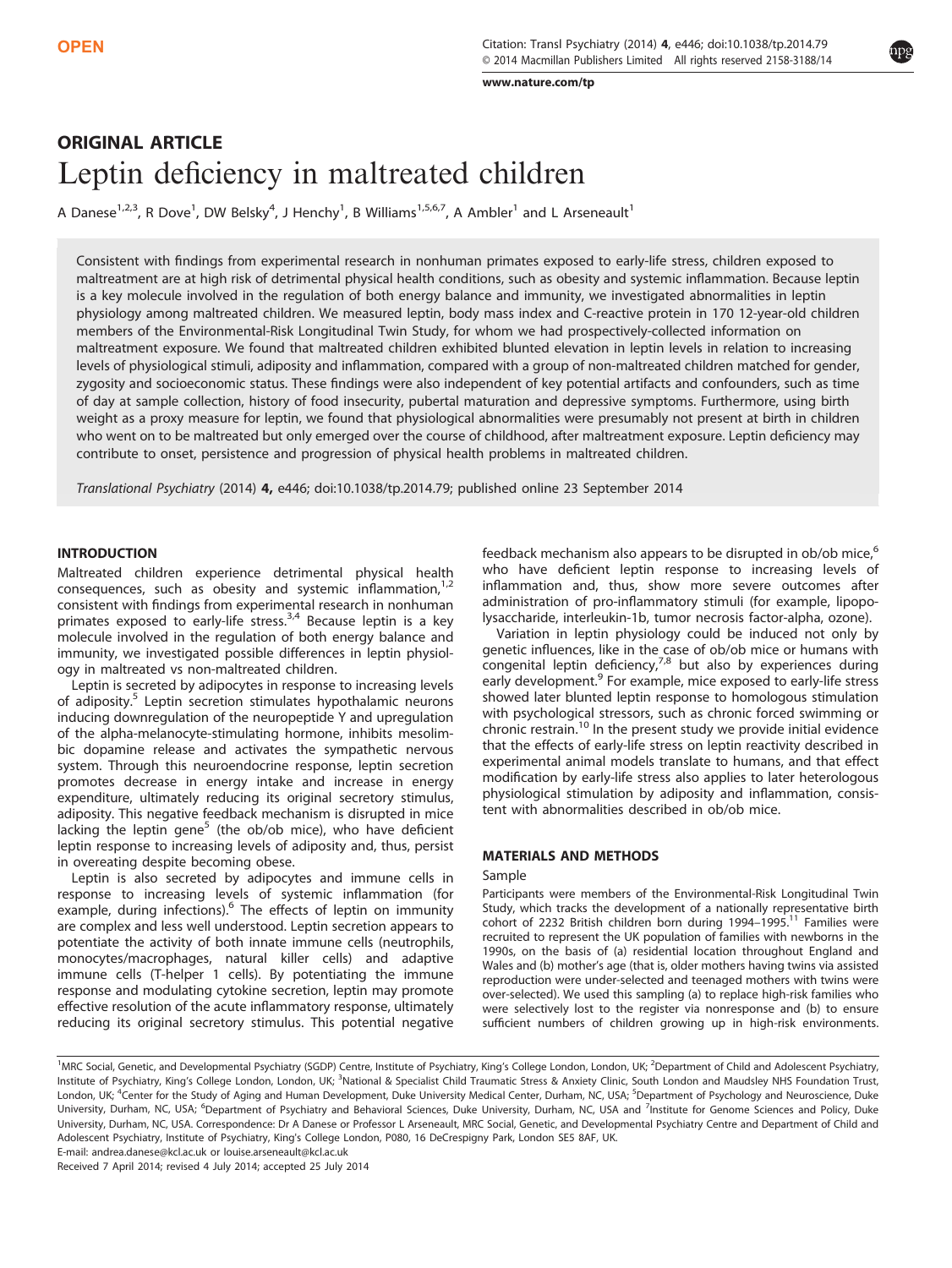Follow-up home visits were conducted when the children were aged 7 years (98% participation), 10 years (96%) and 12 years (96%).

At age 12 years, we collected blood samples from children living in 41 homes where we had previously found evidence of physical maltreatment. We also collected blood samples from children living in 46 homes where maltreatment did not take place.<sup>12</sup> These maltreatment-free homes were selected from the cohort to match the homes with maltreatment based on family socioeconomic status, gender and zygosity. The validity of our matching procedure was supported by the lack of differences in matching variables between children from homes with ( $n = 82$ ) and without ( $n = 92$ ) maltreatment. The sampling for the current study was restricted to children with no medical conditions that could have influenced inflammation biomarker levels at the time of assessment (for example, asthma, cold). One hundred and seventy-two dried blood spot specimens (from 81 maltreated and 91 non-maltreated children) were available for leptin and CRP analysis.

The study protocol was approved by the Joint South London and Maudsley and the Institute of Psychiatry Research Ethics Committee. Parents gave informed consent and children gave assent to participate in the study.

#### Maltreatment assessment

2

Methods used to assess childhood maltreatment in our sample have been described in detail elsewhere.<sup>[13](#page-4-0)</sup> We assessed physical maltreatment by an  $adult<sup>14</sup>$  using a standardized clinical interview protocol designed to enhance mothers' comfort with reporting valid child maltreatment information, while also meeting researchers' responsibilities for referral under the UK Children Act. No family has left the study after intervention. When mothers reported any maltreatment, interviewers followed with standardized probes (for example, accidental harm was ruled out; harm by age peers was coded as bullying, not maltreatment). Sexual abuse was queried directly. Over the years of data collection, the study maintained a cumulative dossier for each child, composed of recorded debriefings with interviewers who had coded any indication of maltreatment at any of the four successive home visits, recorded narratives of the four successive caregiver interviews at child ages 5, 7, 10 and 12 years (covering the period from birth to 12 years), and information from clinicians whenever the study made a referral. On the basis of the review of each child's cumulative dossier, two clinical psychologists (Professor Terrie E Moffitt and the project coordinator) reached consensus for whether physical maltreatment had occurred. Examples of maltreatment in environmental-risk children included the following: the mother smacked the child weekly, leaving marks or bruises; child was repeatedly beaten by a young adult stepsibling; child was routinely smacked by father when drunk, 'just to humiliate him'; child was fondled sexually and often slapped by the mothers' boyfriend. Many, but not all, cases identified in the course of our research were under investigation by the police or social services, already on the childprotection register, or in foster care at follow-up, having been taken away from their parents because of abuse.

#### Biomarker assessment

Sample collection. Biomarkers were assessed in dried blood spots<br>collected during a home visit at age 12.<sup>12</sup> Children's fingers were sterilized with an alcohol swab and incised with a Tenderlett Finger incision device (Elitech, Berkhamsted, UK). The first blood drop was discarded on tissue. Five subsequent drops of 50 µl each were collected on a Whatman 903 Protein Saver Card (VWR, Lutterworth, UK). Cards were immediately transferred to an air-tight drying box containing two Maxipax indicating absorbent packets each containing 10 g silica gel. Samples were allowed to dry completely for 5 h before being transferred into small Ziploc bags and stored at room temperature. Within 14 days of collection, samples were transported to the laboratory for storage at − 20 ºC. For analysis, dried blood spots were eluted into buffer solution and biomarkers levels were measured with commercially available ELISA kit.

Leptin levels (pg ml<sup>-1</sup>) were measured in dried blood spots<sup>15</sup> using a high-sensitivity ELISA kit (Invitrogen, Paisley, UK, Cat# KAC2281) following the protocol recommended by the manufacturer. Samples were analyzed in duplicate, giving a mean coefficient of variation of 4.42%. Manufacturer's intra- and inter-assay variation were 3.9 and 5.3%, respectively.

C-reactive protein levels (mg  $I^{-1}$ ) were measured in dried blood spots<sup>16</sup> using a high-sensitivity ELISA kit (Quantikline ELISA Kit DCRP00, R&D Systems, Minneapolis, MN, USA) following the protocol recommended by the manufacturer. Samples were analyzed in duplicate, giving a mean coefficient of variation of 5.2%. Manufacturer's intra- and inter-assay variation were 5.5 and 6.5%, respectively.

### Other study variables

Height and weight were measured by trained interviewers at age 12 years during home visits. Body mass index (BMI) was then computed as weight in kilograms over squared height in meters.

Birth weight was extracted from birth records. Because birth weight is significantly and positively associated with leptin levels at birth, $17$  we used birth weight as a proxy measure for leptin levels at birth.

The family socioeconomic status at the age of 5 years was defined through a standardized composite of parental income, education and occupation. The three socioeconomic status indicators were highly correlated  $(r = 0.57 - 0.67)$  and loaded significantly onto one latent factor. The population-wide distribution of the resulting factor was divided in tertiles for analyses.

Zygosity was determined using a standard zygosity questionnaire, which has been shown to have 95% accuracy.<sup>[18](#page-4-0)</sup> Ambiguous cases were zygositytyped using DNA.

Time of the day at blood spot collection (in minutes) was imputed from the home visits' records.

History of food insecurity was reported by the mother to a clinical interviewer when children were aged 7–10 years using a seven-item scale developed by the US Department of Agriculture.<sup>[19](#page-4-0)</sup> Using both assessments available to us, we identified families that were 'ever food insecure' (food insecure at age 7 and/or age 10 years assessments) and compared them with those that were always food secure.

Pubertal maturation at age 12 years was evaluated through maternal ratings of Tanner's stages during home visits. Sex-specific variables were combined to obtain an overall index of pubertal maturation for each study member.

Depressive symptoms at age 12 years were assessed using the Children's Depression Inventory.[20](#page-4-0) This self-report scale has been widely used in both clinical and research settings to measure cognitive, affective and behavioral signs of depression in school-age children and adolescents (age 7–17 years).

#### Statistical analysis

Because the sample-wide distribution of leptin and CRP levels were positively skewed, they were log-transformed to approximate normality.

The groups of maltreated and non-maltreated children were frequencymatched for family socioeconomic status, gender and zygosity. All analyses were then adjusted for these matching variables. Significance testing for group differences was performed using ordinary least-square regression analyses adjusted for the effect of familial clustering to correct for the inclusion of two study children in each family (using the command regress and option cluster in STATA SE, 12th edition).

To test whether maltreatment exposure could significantly modify leptin response to key secretagogue stimuli, adiposity and inflammation, we tested whether the strength of the association between leptin and BMI or CRP was different in maltreated compared to non-maltreated children (that is, the significance of the interaction term).

To test whether results were dependent on distribution assumption (that is, normality), we repeated the analyses using nonparametric analyses by quantile regression with bootstrapped confidence intervals to account for familial clustering (using the command qreg in STATA SE, 12th edition).

To test whether the results were accounted for by key potential intervening variables, we repeated the regression analyses adding in turn key variables (that is, time of the day at assessment, history of food insecurity, pubertal maturation or depressive symptoms) and two additional interaction terms into a fully saturated model.

#### **RESULTS**

We observed the expected significant positive association between BMI and leptin (beta = 0.52,  $P < 0.001$ ). Although we found no main effect of maltreatment on leptin levels (BMIadjusted: beta =  $-0.08$ ,  $P = 0.143$ ), the association between BMI and leptin was modified by maltreatment (interaction beta  $=$  $-1.29$ ,  $P = 0.002$ ; see [Figure 1a](#page-2-0)), with maltreated children (beta = 0.41,  $P = 0.007$ ) showing blunted elevation in leptin levels in relation to increasing BMI levels compared with non-maltreated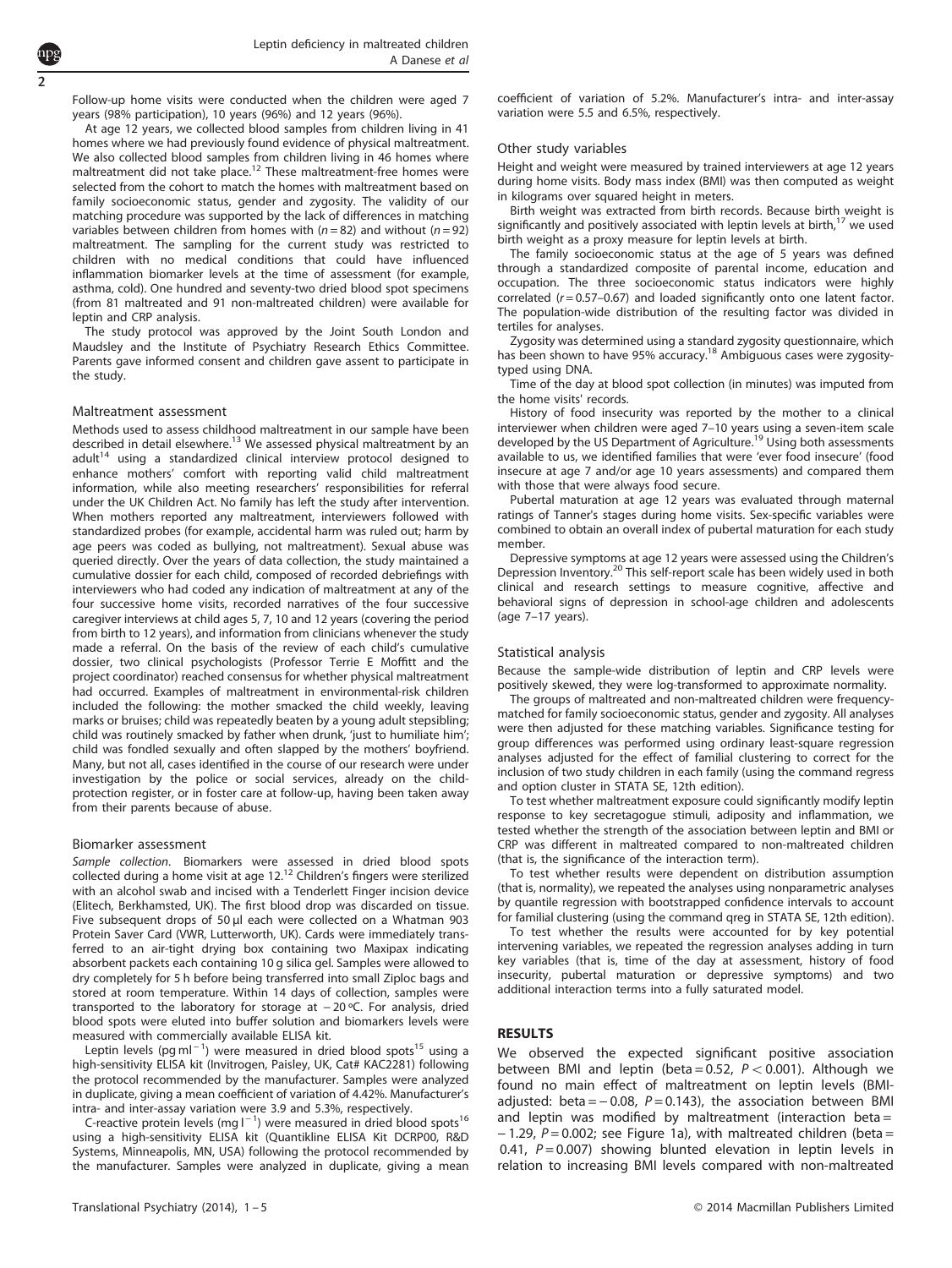Leptin deficiency in maltreated children A Danese et al

3

<span id="page-2-0"></span>

Figure 1. Blunted leptin response to increasing BMI and CRP levels in maltreated children compared with matched non-maltreated children. (a) Association between a continuous BMI measure and leptin levels in the two groups (interaction beta =  $-1.29$ ,  $P = 0.002$ ). (b) Association between increasing tertiles of the sample-wide BMI distribution and leptin levels in the two groups (interaction  $P = 0.012$ ). (c) Association between a continuous CRP measure and leptin levels in the two groups (interaction beta=−0.50,  $P < 0.001$ ). (d) Association between increasing tertiles of the sample-wide CRP distribution and leptin levels in the two groups (interaction  $P < 0.001$ ). BMI, body mass index; CRP, C-reactive protein.

children (beta = 0.72,  $P < 0.001$ ). Nonparametric analysis with quantile regression revealed that effect modification was not simply due to potential deviations from normal distribution (interaction  $P = 0.012$ ; see Figure 1b).

We also observed the expected significant positive association between inflammation and leptin (beta = 0.30,  $P = 0.002$ ). This association was also modified by maltreatment status (interaction beta =  $-0.50$ ,  $P < 0.001$ ; see Figure 1c), with maltreated children (beta = 0.10,  $P = 0.281$ ) showing blunted elevation in leptin levels in relation to increasing CRP levels compared with non-maltreated children (beta = 0.49,  $P < 0.001$ ). Nonparametric analysis with quantile regression showed that effect modification was not simply due to potential deviations from normal distribution (interaction  $P < 0.001$ ; see Figure 1d).

The blunted leptin response to increasing levels of adiposity or inflammation in maltreated vs non-maltreated children was not influenced by key potential artifacts and confounders, such as the time of day at sample collection, history of food insecurity, pubertal maturation or depressive symptoms.

First, it has been shown that leptin secretion has circadian variation, $21$  and, thus, variation in time of the day at blood collection might have biased the observed results. However, even when statistically controlling for time of the day at collection, maltreated children showed blunted leptin responses to increasing adiposity (interaction beta =  $-1.37$ ,  $P = 0.001$ ) and inflammation (interaction beta =  $-0.57$ ,  $P < 0.001$ ).

Second, because adverse family environment has been associated with food insecurity<sup>[19](#page-4-0)</sup> and nutritional signals during development may influence leptin levels,<sup>[9](#page-4-0)</sup> a history of food insecurity might have confounded the effects of maltreatment on leptin physiology. We found that maltreated children were more likely to have experienced food insecurity than non- maltreated children (odds ratio = 4.20; 95% confidence interval =  $1.43-12.4$ ,  $P = 0.009$ ), but food insecurity was unrelated to leptin levels (beta = − 0.06, P = 0.502). Even when statistically controlling for experiences of food insecurity, maltreated children showed blunted leptin responses to increasing adiposity (interaction beta =  $-0.99$ ,  $P = 0.003$ ) and inflammation (interaction beta =  $-0.52, P < 0.001$ ).

Third, because childhood maltreatment has been associated with earlier pubertal maturation<sup>[22](#page-4-0)</sup> and pubertal maturation has been associated with variation in leptin levels, $23$  pubertal maturation might have confounded the effects of maltreatment on leptin physiology. We found that maltreated children showed a nonsignificant advancement in pubertal maturation compared with non-maltreated children (beta = 0.15,  $P = 0.164$ ), and more advanced pubertal maturation was linked to higher leptin levels (beta = 0.19,  $P = 0.025$ ). Even when statistically controlling for pubertal maturation, maltreated children showed blunted leptin responses to increasing adiposity (interaction beta = − 1.25,  $P = 0.001$ ) and inflammation (interaction beta =  $-0.32$ ,  $P = 0.054$ ).

Finally, because childhood maltreatment has been associated with depression risk<sup>[24](#page-4-0)</sup> and depressive symptoms have been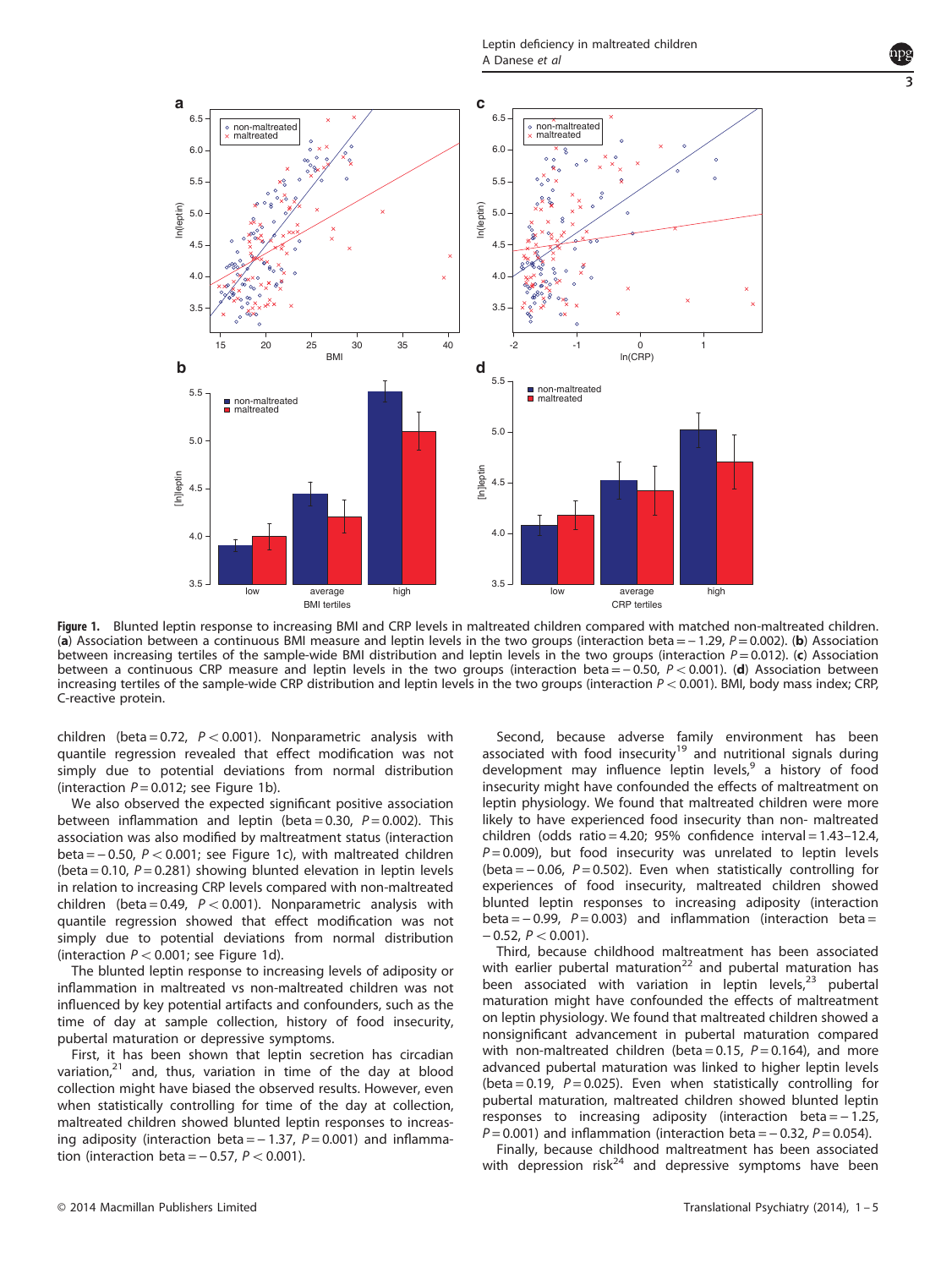associated with variation in leptin levels in some studies of adults.<sup>[25](#page-4-0)</sup> depressive symptoms might have confounded the effects of maltreatment on leptin physiology. Maltreated children showed a nonsignificant elevation in depressive symptoms compared to non-maltreated children (beta = 0.15,  $P = 0.107$ ), and depressive symptoms were not associated with leptin levels in children (beta = − 0.04, P = 0.468). Even when statistically controlling for depressive symptoms, maltreated children showed blunted leptin responses to increasing adiposity (interaction beta = − 1.29,  $P = 0.003$ ) and inflammation (interaction beta =  $-0.38$ ,  $P = 0.026$ ).

We also considered that group differences in leptin secretion could have preceded maltreatment exposure. If that was the case, the findings reported here could have been simply explained by preexisting and stable differences in leptin physiology rather than by maltreatment exposure. We were unable to assess leptin physiology before maltreatment exposure, at birth. However, birth weight is significantly and positively correlated with leptin levels at birth  $(r = 0.46, 95\%$  confidence interval = 0.43-0.50).<sup>[17](#page-4-0)</sup> We therefore used birth weight as a proxy measure for leptin levels at birth, before maltreatment exposure.

We found that maltreated and non-maltreated children did not show significant differences in birth weight (beta = − 0.10,  $P = 0.338$ ). To the extent that birth weight is a valid proxy measure, these findings suggest that differences in leptin secretion were not present in children before maltreatment exposure.

Furthermore, if maltreatment exposure was linked to subsequent impairment in leptin response to physiological stimuli, maltreated children would have shown greater intra-individual changes in body weight than non-maltreated children. Consistent with the adipogenic effect of leptin deficiency, we found that maltreated children showed larger weight gain than nonmaltreated children between birth and age 12 years (beta = 0.21,  $P = 0.030$ ), suggesting that leptin deficiency may have emerged in maltreated children after maltreatment exposure.

## **DISCUSSION**

<span id="page-3-0"></span>4

We found that maltreated children exhibited blunted elevation in leptin levels in relation to increasing levels of two key physiological stimuli, namely adiposity and inflammation. Leptin deficiency in maltreated children was not explained by important potential artifacts and confounders, and presumably emerged only after maltreatment exposure. These results are consistent with findings of blunted leptin response reported in experimental research in animals exposed to early-life stress.<sup>[10](#page-4-0)</sup> Although a study of rats suggested that early-life stress might also be linked to lower baseline leptin levels, $^{26}$  $^{26}$  $^{26}$  this was not observed in a previous study in nonhuman primates $^{27}$  $^{27}$  $^{27}$  and in our study of children. Furthermore, these results are consistent with previous evidence of insufficient glucocorticoi[d sig](#page-4-0)naling in animals and humans exposed to early-life stress, $28-30$  which could lead to reduced stimulatory effects of glucocorticoids on leptin secretion.<sup>[31](#page-4-0),[32](#page-4-0)</sup> These results have implications for understanding pathophysiology and preventing disease in maltreated individuals.

Results suggest putative biological mechanisms through which exposure to child maltreatment could be translated into risk for later obesity.<sup>1</sup> First, blunted leptin response in maltreated children could lessen leptin-dependent inhibition of appetite. As in ob/ob mice,<sup>5</sup> leptin deficiency could lead maltreated children to overeat despite becoming obese. Second, blunted leptin response in maltreated children may impair the development of hypothalamic neurons regulating feeding. Research showed that ob/ob mice have a permanent disruption of neural projection pathways from the arcuate nucleus of the hypothalamus, which could be reversed by administration of exogenous leptin in early life but not adult life. $33$  Consistent with these experimental findings, leptin deficiency during sensitive developmental windows could have enduring consequences on feeding regulation in maltreated children. Similar mechanisms might also help explain the effects of child maltreatment on inflammation,<sup>2</sup> but the links between leptin and inflammation are less well understood and require further investigation.

Results also offer new insights on potential strategies to remediate the detrimental heath consequences of child maltreatment. On one hand, chronic leptin replacement normalizes metabolic and immune abnormalities in ob/ob mice.<sup>5,6</sup> However, chronic administration of exogenous leptin could also contribute to leptin resistance by downregulating cellular response to leptin $34$  and, thus, could potentially worsen related health outcomes. On the other hand, if the core difference in maltreated children is a reduced trophic function of leptin during brain development, it is possible that timely, short-term leptin replacement in childhood could prevent later health consequences. Clearly, more basic and translational research is needed before clinical application of these findings. Future research should also test whether early psychosocial interventions targeting recurrence of maltreatment and its related psychological impairments<sup>[35](#page-4-0)</sup> can remediate differences in leptin secretion.

Early identification and remediation of biological abnormalities in maltreated children may help prevent later disease.<sup>28,36,[37](#page-4-0)</sup> Although leptin deficiency is already detectable in maltreated children, clinical outcomes, such as obesity, may only become apparent in later life. $1$  The 'incubation' period between exposure and clinical outcomes could offer clinicians a window of opportunity to lessen biological vulnerabilities like leptin deficiency in maltreated children, and, thus, to prevent later disease. The initial findings reported here call for further research to understand the possible contribution of leptin to health problems in maltreated children.

## CONFLICT OF INTEREST

The authors declare no conflict of interest.

## ACKNOWLEDGMENTS

The Environmental-Risk Study is funded by the Medical Research Council's (MRC) grants G1002190 and G9806489, the The Economic and Social Research Council's (ESRC) grant RES-177-25-0013, the Eunice Kennedy Shriver National Institute of Child Health and Human Development's (NICHD) grants HD077482 and HD061298, and the Jacobs Foundation. Dr Andrea Danese was supported by a NARSAD/Brain & Behavior Research Foundation Young Investigator Award, and the National Heart, Lung and Blood Institute of the US National Institutes of Health under Award Number R21HL109396. Dr Louise Arseneault is a British Academy Mid-Career Fellow. Dr Daniel Belsky is supported by the NIA grant T-32AG000029. We are grateful to Professor Terrie E Moffitt and Professor Avshalom Caspi for their contribution to data collection. We are grateful to the study twins, the twins' mothers and fathers and the twins' teachers for their participation.

## REFERENCES

- 1 Danese A, Tan M. Childhood maltreatment and obesity: systematic review and meta-analysis. Mol Psychiatry 2013; 19: 544–554.
- 2 Danese A, Pariante CM, Caspi A, Taylor A, Poulton R. Childhood maltreatment predicts adult inflammation in a life-course study. Proc Natl Acad Sci USA 2007; 104: 1319–1324.
- 3 Conti G, Hansman C, Heckman JJ, Novak MF, Ruggiero A, Suomi SJ. Primate evidence on the late health effects of early-life adversity. Proc Natl Acad Sci USA 2012; 109: 8866–8871.
- 4 Cole SW, Conti G, Arevalo JM, Ruggiero AM, Heckman JJ, Suomi SJ. Transcriptional modulation of the developing immune system by early life social adversity. Proc Natl Acad Sci USA 2012; 109: 20578–20583.
- 5 Friedman JM, Halaas JL. Leptin and the regulation of body weight in mammals. Nature 1998; 395: 763–770.
- 6 La Cava A, Matarese G. The weight of leptin in immunity. Nat Rev Immunol 2004; 4: 371–379.